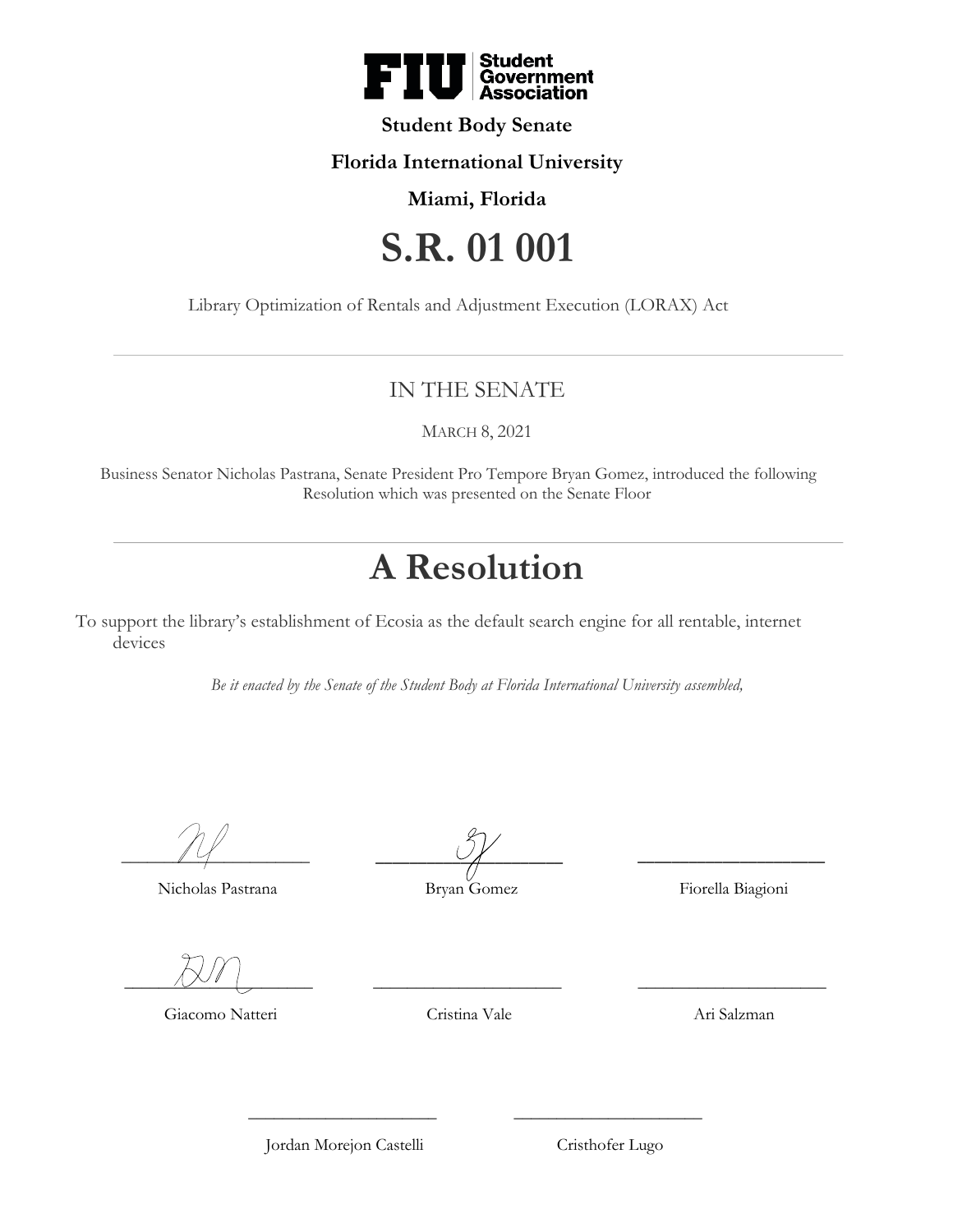

**Whereas,** using a search engine to browse the web generates revenue through advertising engagements;

**Whereas,** it is estimated that the average Google user utilizes the search engine 3 to 4 times a day;

**Whereas,** the search engine Ecosia on average plants a tree per 45 searches done on their search engine;

**Whereas,** at the time of the drafting of this resolution, searches on Ecosia's engine have led to 119,450,553 trees being planted;

**Whereas,** Ecosia is fully transparent with their expenditures, providing monthly financial reports easily accessible on their website;

**Whereas,** FIU's Green Library rented out 251,400 iPhones, iPads, and Samsung Galaxy S-Series Phones between 2018 and 2019. FIU's Green Library also rented out 211,811 laptops between 2018 and 2019. Totalling 463,211 rentals of internet-connected devices in the 2018-2019 year;

**Whereas,** if FIU's Green Library were to switch their device's default search engine to Ecosia, and assuming that each student only used the device's search engine one time, the switch to Ecosia would allow FIU to indirectly and passively fund the planting of approximately 10,294 trees per year. Should the students utilize the search engine the average 3-4 times, FIU would be responsible for planting approximately 30,881 to 41,176 trees per year;

**Whereas,** this initiative is in line with one of FIU's three core goals for the 2025 strategic plan: Assuring Responsible Stewardship. FIU intends to "strengthen our commitment to ensuring a sustainable future for our institution and the South Florida community;"

**Now Therefore,** The Senate of the Student Body Resolves that it supports the implementation of Ecosia as the default search engine on computers and other rentable internet devices from the Green Library. Should the transition run smoothly it is the Senate of the Student Body's intent to conduct a survey to gather student feedback on the Ecosia search engine and implement Ecosia as the default search engine university-wide.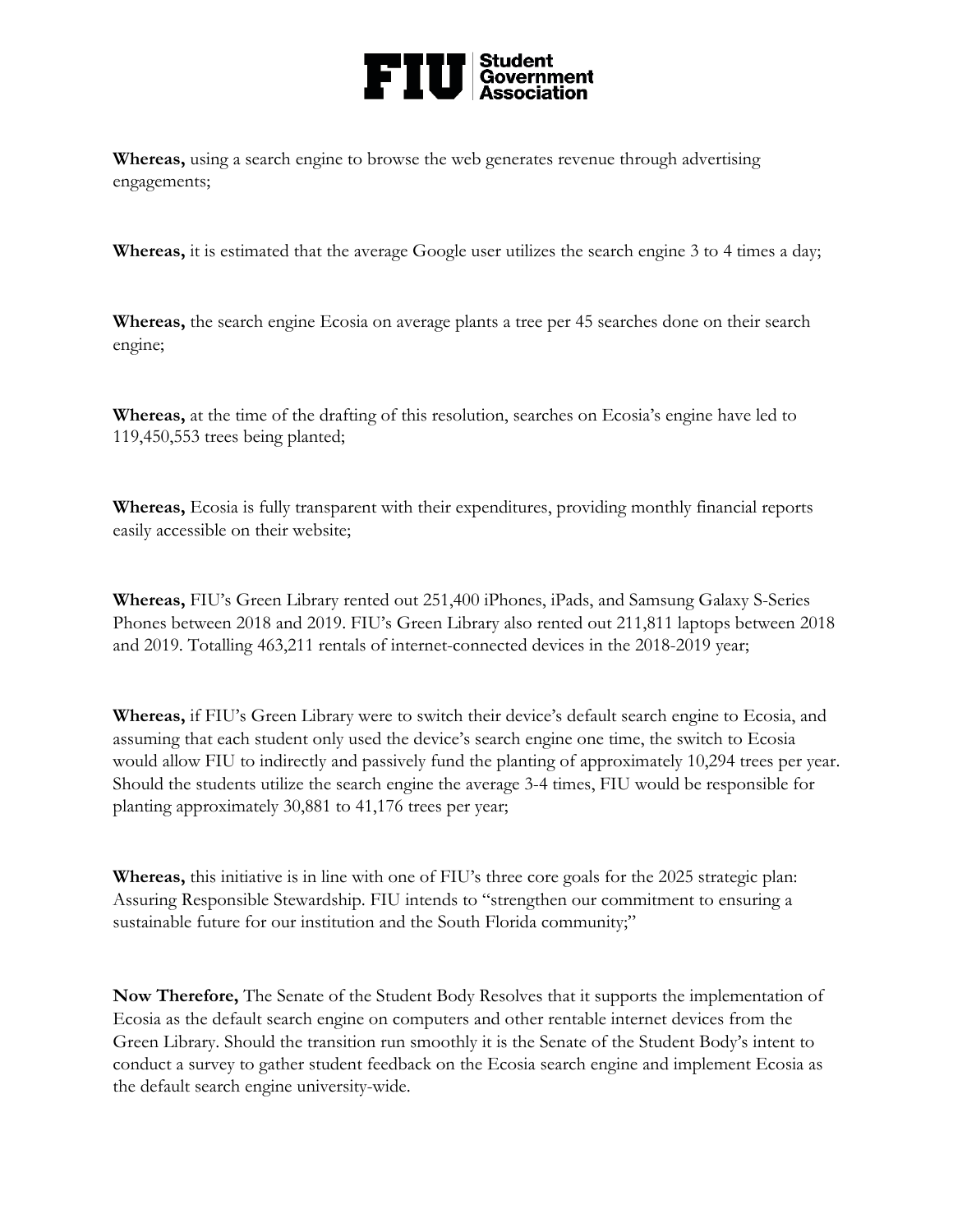

#### Senate Resolution Transmission Form

This Resolution is presented by the Senate of the Student Body at Florida International University presiding in its first session in the year 2021. It is presented by the Senate President Pro-Tempore and affixed with the signature of the Senate President. Both the Senate President and the Senate President Pro-Tempore affirm that the information presented below is accurate and that the bill has successfully passed in the Senate of the Student Body. The Resolution is presented on this day and this hour and in this place for signature or veto.

| SR 01 001                                                     |                                          |                                                              |                |  |  |  |  |  |
|---------------------------------------------------------------|------------------------------------------|--------------------------------------------------------------|----------------|--|--|--|--|--|
| Date Introduced                                               | February 15th                            |                                                              |                |  |  |  |  |  |
| <b>Committees Assigned</b>                                    | Committee on Rules and<br>Administration | University Sustainability and<br><b>Innovation Committee</b> |                |  |  |  |  |  |
| Vote in Committee on Rules and<br>Administration              | For $-4$                                 | Against - 0                                                  | Abstaining - 0 |  |  |  |  |  |
| Vote in University Sustainability<br>and Innovation Committee | For $-5$                                 | Against - 0                                                  | Abstaining - 0 |  |  |  |  |  |
| Vote Count in the Senate                                      | For $-25$                                | Against - 3                                                  | Abstaining - 2 |  |  |  |  |  |
| Signature of the Senate President                             |                                          | Signature of the Senate President Pro-Tempore                |                |  |  |  |  |  |

 $(\_03\_\_\_\15\_\_\_2021\_)$ 

*Alexandra Valdes* President of the Student Body

This signature acknowledges the receipt of this Resolution to the desk of the president awaiting signature or veto.